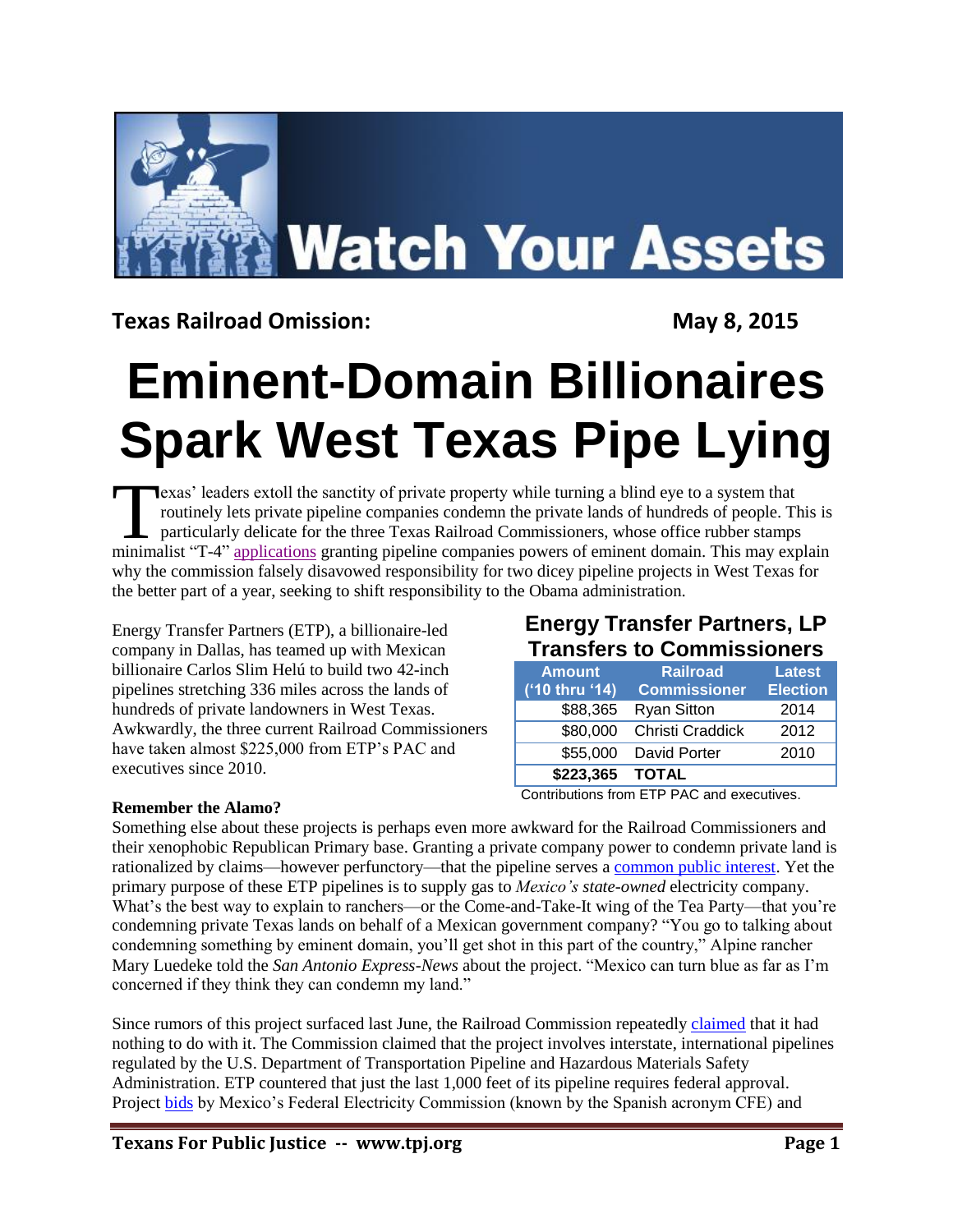statements by contractor ETP have consistently identified the project as an intrastate pipeline chiefly regulated by the Texas Railroad Commission.

These contradictory spins reached a head at an April meeting in Alpine when an [ETP engineer went so far](http://bigbendnow.com/2015/04/a-pipeline-runs-through-it/)  [as to say](http://bigbendnow.com/2015/04/a-pipeline-runs-through-it/) that the Railroad Commission—which sent no visible representative to the meeting—*already* had approved ETP's application for the Trans-Pecos Pipeline. Records that the commission released to TPJ under the Public Information Act confirm this account. The documents reveal that the agency received a Trans-Pecos Pipeline application no later than February 2, 2015. Yet Railroad Commission spokesperson Ramona Nye continued to tell reporters that the agency was not involved with the project for almost three more months.

| <b>RRC Denials in Red</b>                  |             |                                                       |  |  |
|--------------------------------------------|-------------|-------------------------------------------------------|--|--|
| <b>Trans-Pecos Pipeline</b>                | <b>Date</b> | <b>Comanche Trail Pipeline</b>                        |  |  |
| RRC's Nye denies knowledge/responsibility  | 6/14        |                                                       |  |  |
| ETP "Pre-Construction Report" date         | 1/19/15     |                                                       |  |  |
| Date on ETP's Trans-Pecos map              | 1/24/15     |                                                       |  |  |
| ETP T-4 & PS-8000A application dates       | 1/29/15     | Date on ETP's Comanche map                            |  |  |
| ETP operator registration with US DOT      | 1/30/15     |                                                       |  |  |
| RRC receives T-4/PS-8000A apps above       | 2/2/15      | ETP "Pre-Construction Report" date                    |  |  |
|                                            | 3/23/15     | ETP tells RRC it will comply w/ many state rules      |  |  |
|                                            | 3/23/15     | ETP operator registration with US DOT.                |  |  |
|                                            | 3/25/15     | ETP T-4 application                                   |  |  |
|                                            | 3/27/15     | RRC receives form PS-8000A w/ pipeline specs          |  |  |
|                                            | 3/27/15     | ETP affidavit vows to comply w/ many RRC rules        |  |  |
| RRC approves T-4 application               | 4/6/15      |                                                       |  |  |
| ETP email to RRC says both T-4s submitted  | 4/8/15      | ETP email to RRC says both T-4s submitted             |  |  |
| Nye denies RRC role in project             | 4/8/15      |                                                       |  |  |
| Nye "has said repeatedly" RRC not involved | 4/11/15     |                                                       |  |  |
|                                            | 4/13/15     | <b>RRC</b> says T-4 complete, ruling due w/in 45 days |  |  |
| Nye acknowledges RRC issued permit         | 4/29/15     |                                                       |  |  |

### **ETP Pipeline Documents Released by Railroad Commission Note: Dates on ETP documents may not match date RRC received them**

**RRC date stamps Marked in Green**

### **Crossing the Rio Grande**

Mexico's Congress took controversial steps in 2013 to court [foreign investment](http://www.ft.com/cms/s/0/e2242e2c-632e-11e3-886f-00144feabdc0.html#axzz3YoFBrQR1) in energy markets that it nationalized in 1938. Mexico's state oil company, Pemex, was long a source of national pride. But Mexican oil and gas production plummeted in recent years and imports surged, making Mexico's energy costs uncompetitive with those of its fracking neighbor to the north. Industry in Mexico subsidizes residential consumers by paying electric rates much higher than those in the USA. Now private power utilities will be able to sell electricity to industry directly, bypassing the state-owned CFE electricity commission, which needs to cut costs. One way to do this is to generate more power with the cheap natural gas lying across the Rio Grande.

Mexico's CFE [solicited bids](http://www.cfe.gob.mx/Proveedores/3_Licitacionesprincipales/SiteAssets/RequestforproposalWaha-Presidio.pdf) last fall for contractors to build pipelines to the Texas-Mexico border from the Waha gas hub between Fort Stockton and Pecos. ETP—headed by Texas billionaire Kelcy Warren and Mexican billionaire Carlos Slim Helú jointly won contracts to build the pipelines by early 2017. The Comanche Trail Pipeline is to stretch 190 miles west to San Elizario near El Paso and Ciudad Juarez. The Trans-Pecos Pipeline aims 143 miles southwest to the border between Presidio and Ojinaga.